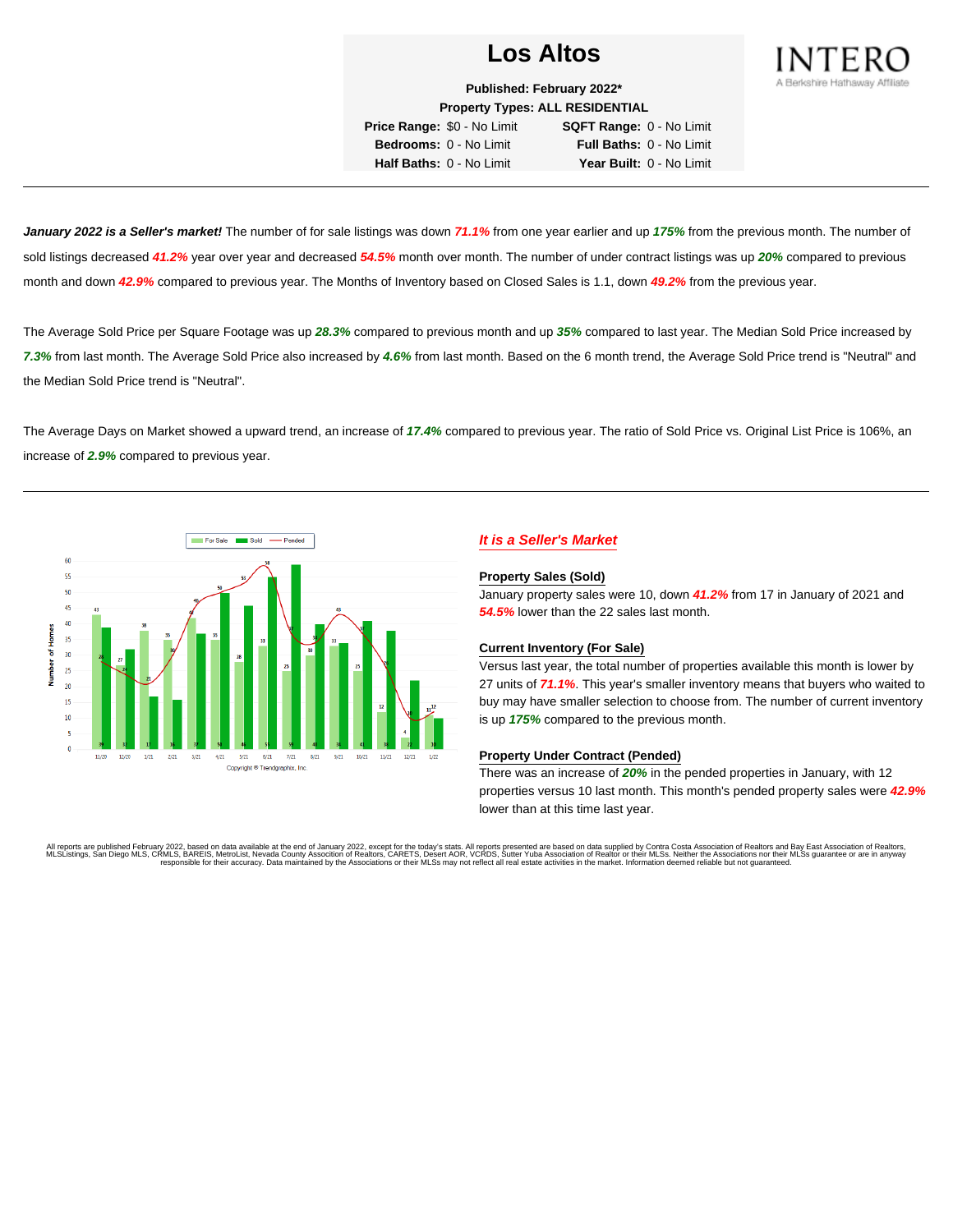

**Published: February 2022\***

**Property Types: ALL RESIDENTIAL**

**Price Range:** \$0 - No Limit **SQFT Range:** 0 - No Limit

**Bedrooms:** 0 - No Limit **Full Baths:** 0 - No Limit **Half Baths:** 0 - No Limit **Year Built:** 0 - No Limit

# **The Average Sold Price per Square Footage is Appreciating\***

The Average Sold Price per Square Footage is a great indicator for the direction of property values. Since Median Sold Price and Average Sold Price can be impacted by the 'mix' of high or low end properties in the market, the Average Sold Price per Square Footage is a more normalized indicator on the direction of property values. The January 2022 Average Sold Price per Square Footage of \$1988 was up **28.3%** from \$1549 last month and up **35%** from \$1473 in January of last year.

\* Based on 6 month trend – Appreciating/Depreciating/Neutral





## **The Days on Market Shows Upward Trend\***

The average Days on Market (DOM) shows how many days the average property is on the market before it sells. An upward trend in DOM trends to indicate a move towards more of a Buyer's market, a downward trend indicates a move towards more of a Seller's market. The DOM for January 2022 was 27, up **22.7%** from 22 days last month and up **17.4%** from 23 days in January of last year.

#### **The Sold/Original List Price Ratio Remains Steady\*\***

The Sold Price vs. Original List Price reveals the average amount that sellers are agreeing to come down from their original list price. The lower the ratio is below 100% the more of a Buyer's market exists, a ratio at or above 100% indicates more of a Seller's market. This month Sold Price vs. Original List Price of 106% is up **1%** % from last month and up from **2.9%** % in January of last year.

\* Based on 6 month trend – Upward/Downward/Neutral

\*\* Based on 6 month trend - Rising/Falling/Remains Steady

All reports are published February 2022, based on data available at the end of January 2022, except for the today's stats. All reports presented are based on data supplied by Contra Costa Association of Realtors and Bay Ea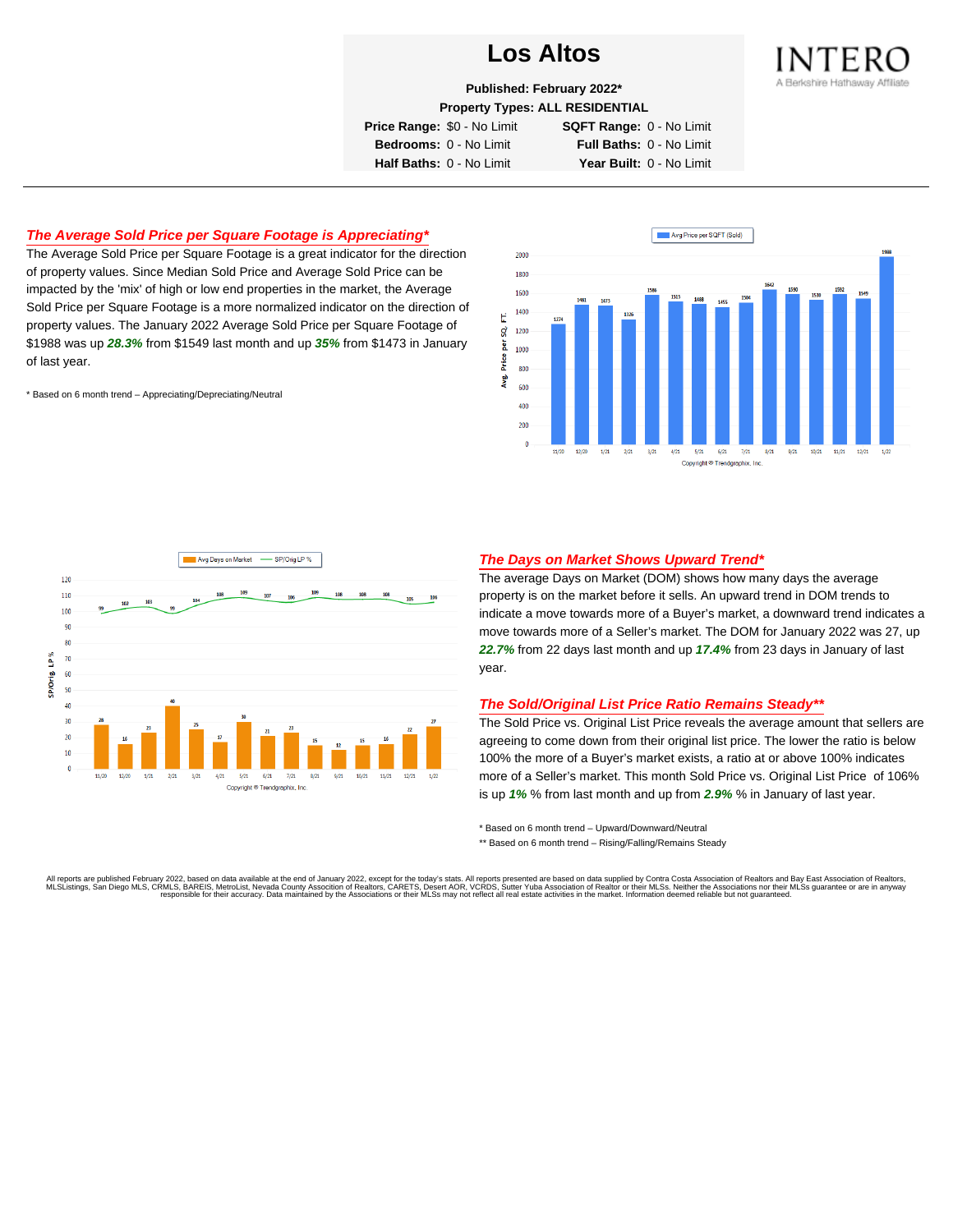

**Published: February 2022\***

#### **Property Types: ALL RESIDENTIAL**

**Price Range:** \$0 - No Limit **SQFT Range:** 0 - No Limit

**Bedrooms:** 0 - No Limit **Full Baths:** 0 - No Limit **Half Baths:** 0 - No Limit **Year Built:** 0 - No Limit

# **The Average For Sale Price is Appreciating\***

The Average For Sale Price in January was \$4,837,000, up **22.5%** from \$3,948,000 in January of 2021 and up **220.1%** from \$1,511,000 last month.

## **The Average Sold Price is Neutral\***

The Average Sold Price in January was \$4,059,000, up **27.1%** from \$3,193,000 in January of 2021 and up **4.6%** from \$3,880,000 last month.

## **The Median Sold Price is Neutral\***

The Median Sold Price in January was \$4,145,000, up **15.8%** from \$3,580,000 in January of 2021 and up **7.3%** from \$3,863,000 last month.

\* Based on 6 month trend – Appreciating/Depreciating/Neutral





# **It is a Seller's Market\***

A comparatively lower Months of Inventory is more beneficial for sellers while a higher months of inventory is better for buyers.

\*Buyer's market: more than 6 months of inventory Seller's market: less than 3 months of inventory Neutral market: 3 – 6 months of inventory

#### **Months of Inventory based on Closed Sales**

The January 2022 Months of Inventory based on Closed Sales of 1.1 was decreased by **49.2%** compared to last year and up **495%** compared to last month. January 2022 is Seller's market.

#### **Months of Inventory based on Pended Sales**

The January 2022 Months of Inventory based on Pended Sales of 0.9 was decreased by **49.7%** compared to last year and up **125%** compared to last month. January 2022 is Seller's market.

All reports are published February 2022, based on data available at the end of January 2022, except for the today's stats. All reports presented are based on data supplied by Contra Costa Association of Realtors, and beat responsible for their accuracy. Data maintained by the Associations or their MLSs may not reflect all real estate activities in the market. Information deemed reliable but not quaranteed